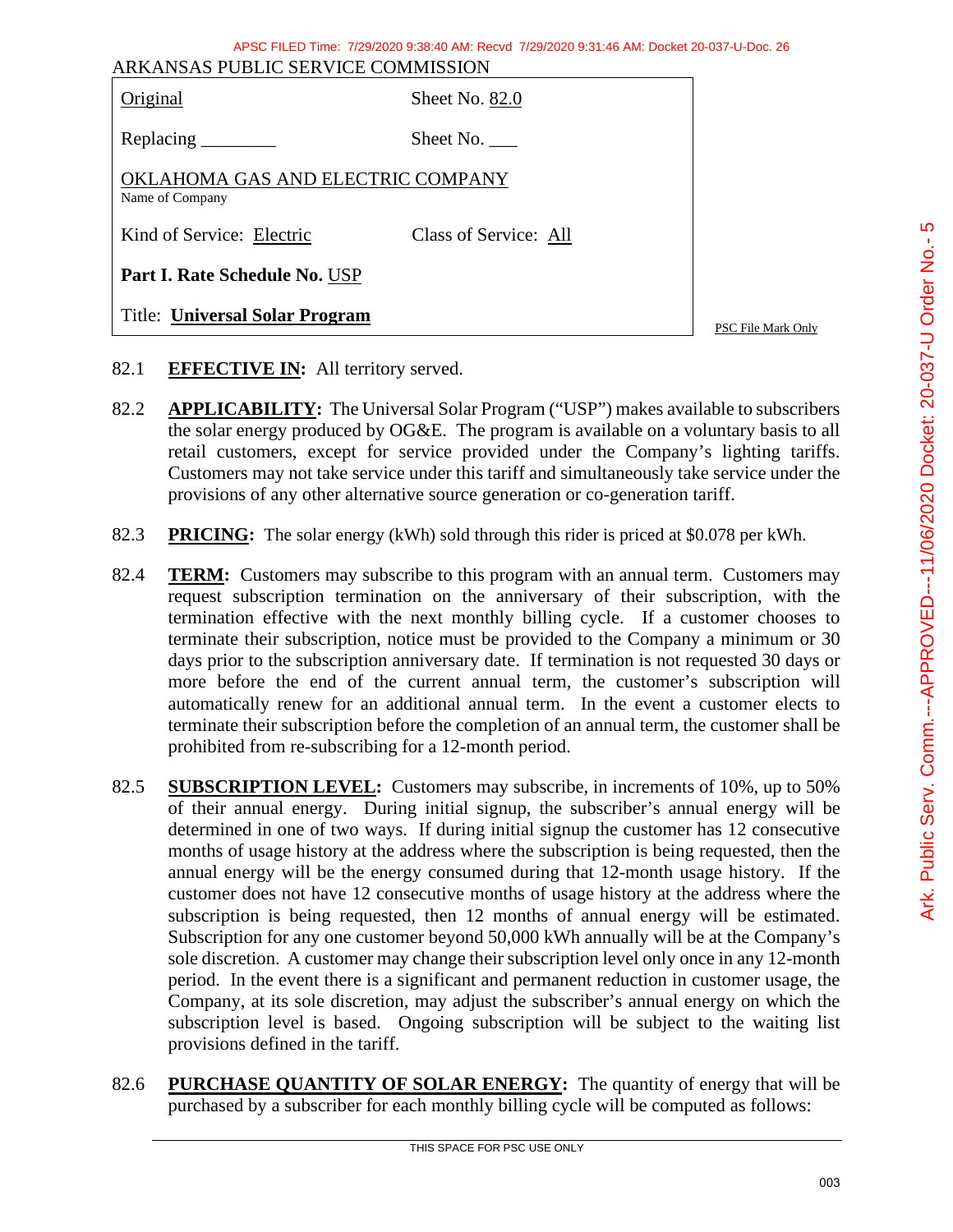| APSC FILED Time: 7/29/2020 9:38:40 AM: Recyd 7/29/2020 9:31:46 AM: Docket 20-037-U-Doc. 26<br>ARKANSAS PUBLIC SERVICE COMMISSION |                       |                    |  |
|----------------------------------------------------------------------------------------------------------------------------------|-----------------------|--------------------|--|
| Original                                                                                                                         | Sheet No. 82.1        |                    |  |
|                                                                                                                                  | Sheet No.             |                    |  |
| OKLAHOMA GAS AND ELECTRIC COMPANY<br>Name of Company                                                                             |                       |                    |  |
| Kind of Service: Electric                                                                                                        | Class of Service: All |                    |  |
| Part I. Rate Schedule No. USP                                                                                                    |                       |                    |  |
| <b>Title: Universal Solar Program</b>                                                                                            |                       | PSC File Mark Only |  |

$$
PQ = \frac{SL}{EUSR} * EUSA
$$

Where

PQ = Monthly Purchase Quantity in kWh

 $SL =$  Annual Subscription Level in kWh

EUSR = Annual USP Facility Energy Production in kWh

EUSA = Actual Monthly Energy Produced by the USP facility in kWh

82.7 **MONTHLY BILLING:** Subscription to the USP requires customers in major rate classes (Residential, General Service, Power and Light) that have a Time of Use ("TOU") rate available to be concurrently subscribed to one of the following tariffs: R-TOU, GS-TOU, or PL-TOU. The purchased solar energy shall be credited against the energy portion of the customer's metered energy at the applicable energy pricing yielding the customer's net energy. If the customer is subscribed to a time-differentiated tariff, the purchased solar energy shall be credited against the time-differentiated energy portion of the customer's metered energy at the applicable time-of-use pricing yielding the customer's net energy. Should the purchased solar amount for a given month be larger than the customer's metered energy consumption then the net energy will be zero.

Under this tariff, only the energy (kWh) portion of a customer's bill are affected. On a monthly basis, the customer's energy charges will include the 1) purchased quantity of solar energy at the USP price, 2) net energy according to the applicable energy price under their rate schedule and any applicable rider schedules, and 3) the total metered energy according to any applicable riders. Applicable riders will be billed based on either net energy or gross energy based on their cost recovery purpose and whether they are bypassable. All other rate schedule charges are unaffected by this rider. Customer usage as determined by the annual billing prior to subscription shall be used in determination of the applicable tariff used for the customer's billing.